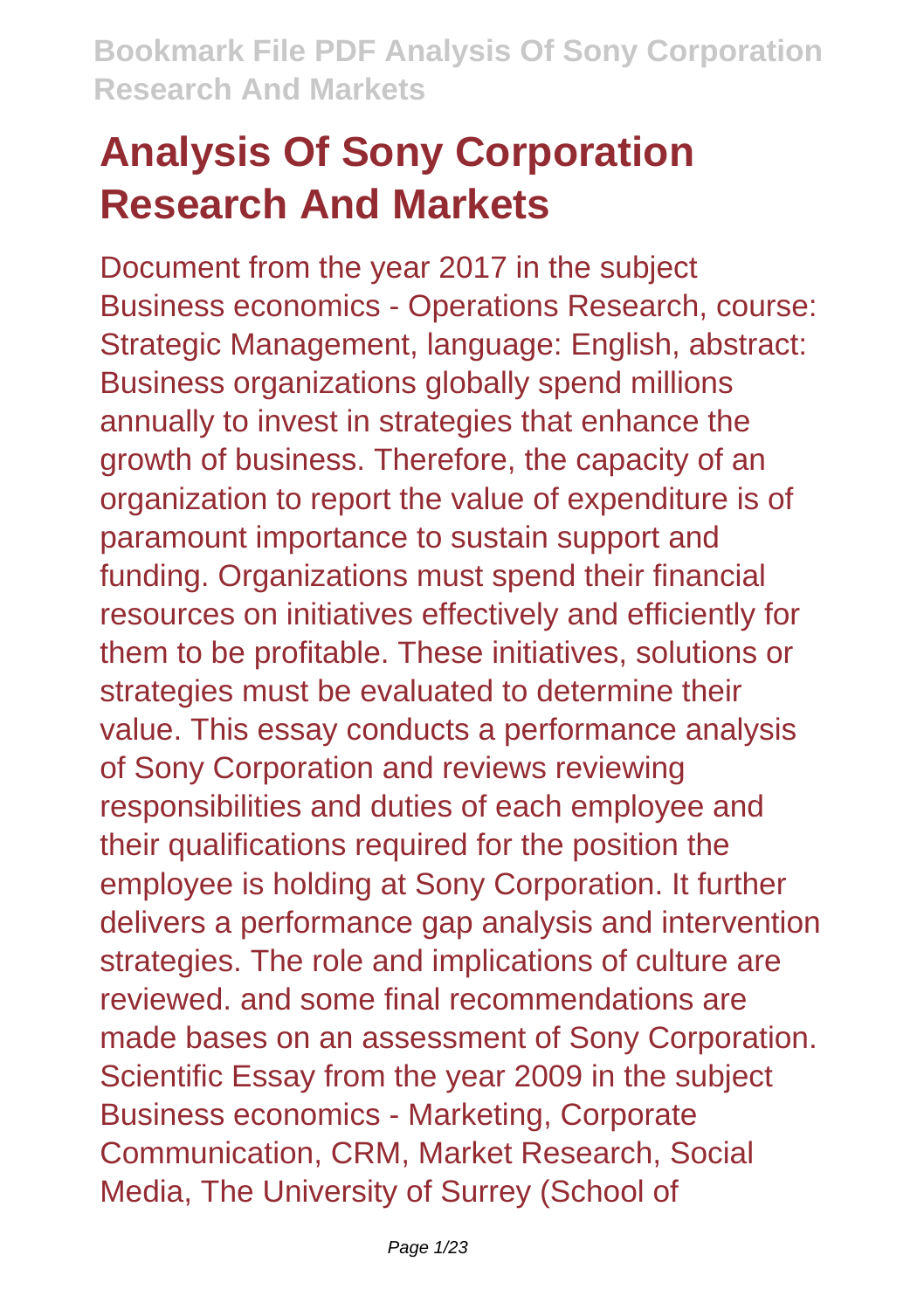Management), language: English, abstract: Assessment of why the Sony Walkman brand lost out to iPod in terms of its position and level of demand in the marketplace Companies studied: Apple and Sony by Markus B. Baum Marco Hackstein Marcel Mehling Abstract: The managing director of Sony, Japan has asked a report based upon an assessment of why his Sony Walkman brand lost out to iPod in terms of its position and level of demand in the marketplace. This analysis provides analysis such as SWOT and different position mapping or other techniques, which will lead to an understanding of the reasons the iPod product has remained strong over the past few years. The strategic implications will also discussed as well an recommendations as to the future direction and improvement of Sony personal player products. Keywords: Sony, Apple, Ipod, Iphone, analysis, SWOT, position mapping, strategy, strategic implications, market analysis, macro environmental, PEST, market profile, key factors of success integrated system, repositioning strategy, marketing mix, promotion, product, price, place, 4P, survey, Porter's Generic Strategies,

With the shift of the global economic gravity toward emerging economies and the roaring economic growth of the past three decades in China, East Asian catching-up growth strategies have profound implications for latecomer economies. While there Page 2/23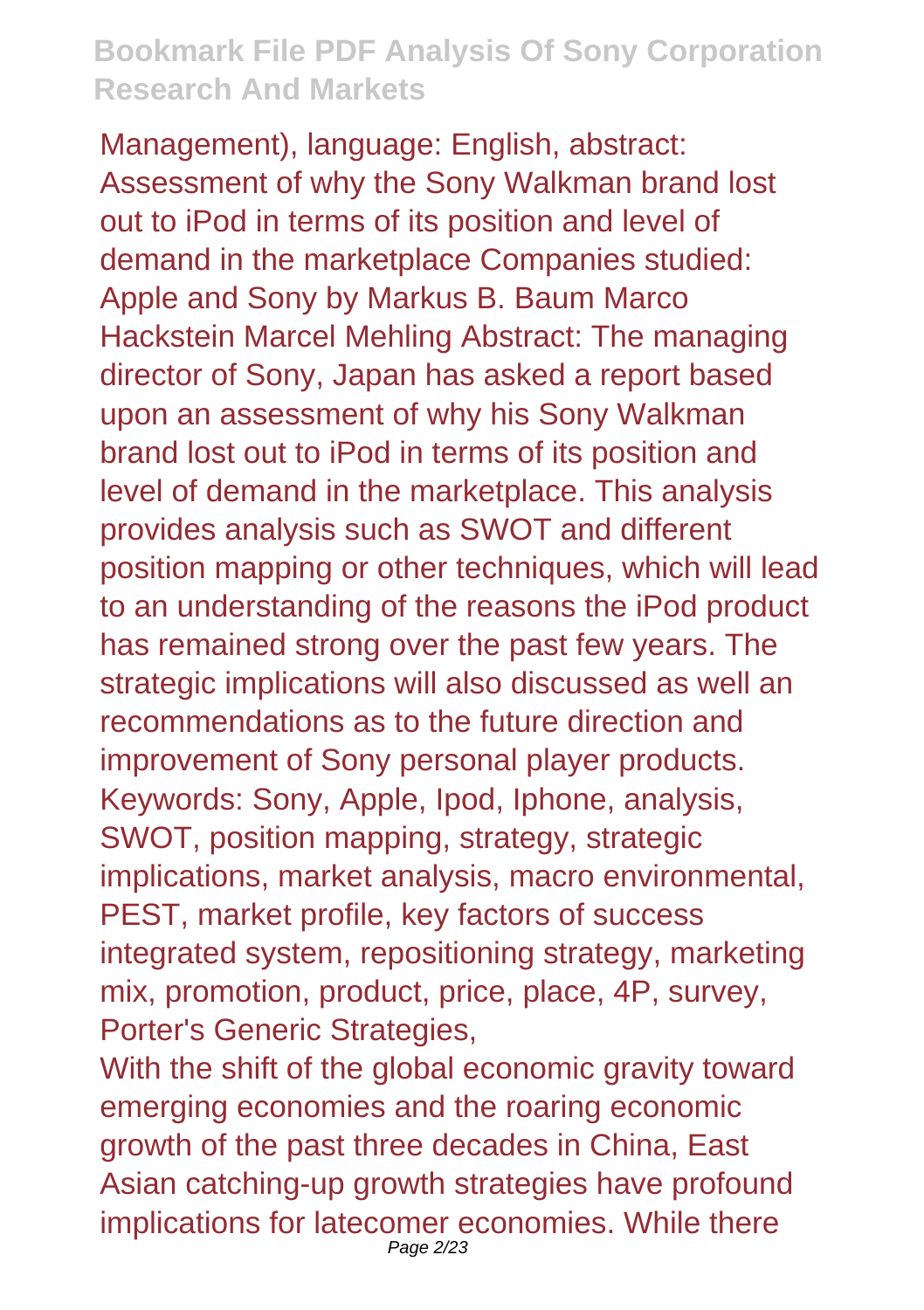are many handbooks on entrepreneurship in general, there is no reference on East Asian entrepreneurship. This is the first of its kinds in the market. The volume provides a useful reference for those who want to know East Asian entrepreneurship and business systems. It also provides many excellent cases and illustrations on the growth of entrepreneurial firms and the rise of branded products in East Asia. Policy makers or scholars who are interested in entrepreneurship, small and medium sized enterprises, Asian business systems, international business, innovation and technology management, economic development, strategic management and East Asian studies would benefit from this volume. The volume contains two parts. The first part is the key concepts associate with entrepreneurship and East Asian firm growth and transformation. The second part presents cases of entrepreneurial firms and their founders in East Asia, including Japan, South Korea, Taiwan, Hong Kong and China. With the handbook, scholars, students and policy makers can grab some basic ideas how entrepreneurs and firms in East Asia compete and survive in the world market and understand why and how East Asia economies can emerge as one of the most dynamic regions in the world. Part I concepts: relating to Entrepreneurship: Guanxi Catching-up strategies Types of entrepreneurship Business System Strategic Page 3/23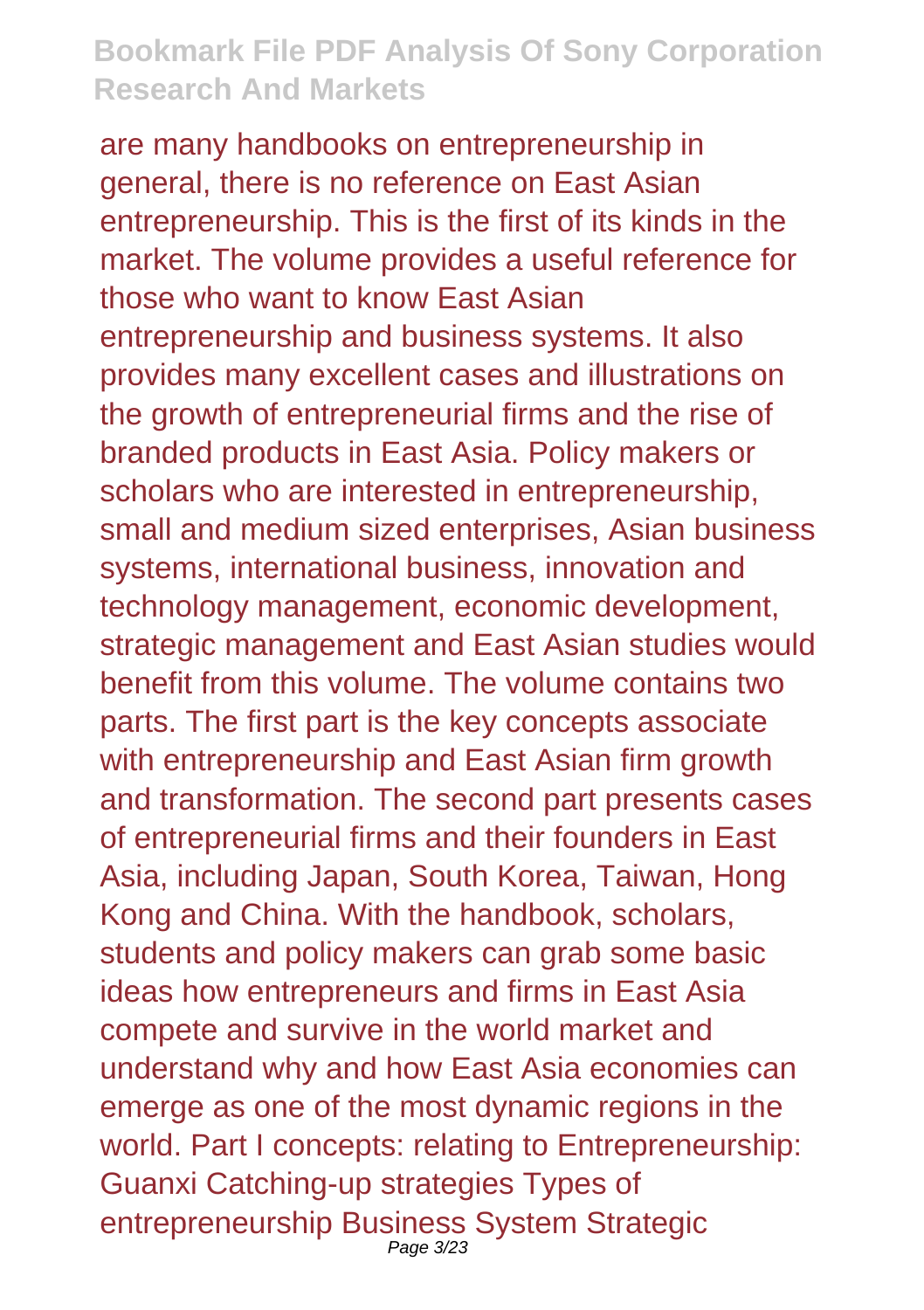Management Leadership Part II cases cover variedly from manufacturing to services industries, and specifically including traditional and newly corporations ranging from toys, convenient stores, fast fashion, high-tech, to catering and service. Written by experts in their respective areas, Handbook of East Asia entrepreneurship is an excellent review of theories, policies and empirical evidences on important topics in Entrepreneurship in East Asian economic development. The book is both a superb teaching tool and a valuable handbook in development economics.

Scholarly Research Paper from the year 2007 in the subject Business economics - Marketing, Corporate Communication, CRM, Market Research, Social Media, grade: 1,0, University of applied sciences, Munich, language: English, abstract: Sony has a strong brand name and the company was successful with the Cassette, CD and MD Walkman in the 80s and 90s. However, the company missed the rapid development in the hard battled MP3 player market. In this study the Sony's portable audio devices were analyzed by using Boston Consulting Group approach and Product Life-Cycle. Sony arranges now gradual phasing out of DOGs like Cassette, CD and MD Walkman and has a new challenge by growing the STAR MP3 Walkman. A benchmark of a current Sony's MP3 player (Walkman NWZ-A818) to a competitor product (Apple's iPod Touch) was  $P$ age  $4/23$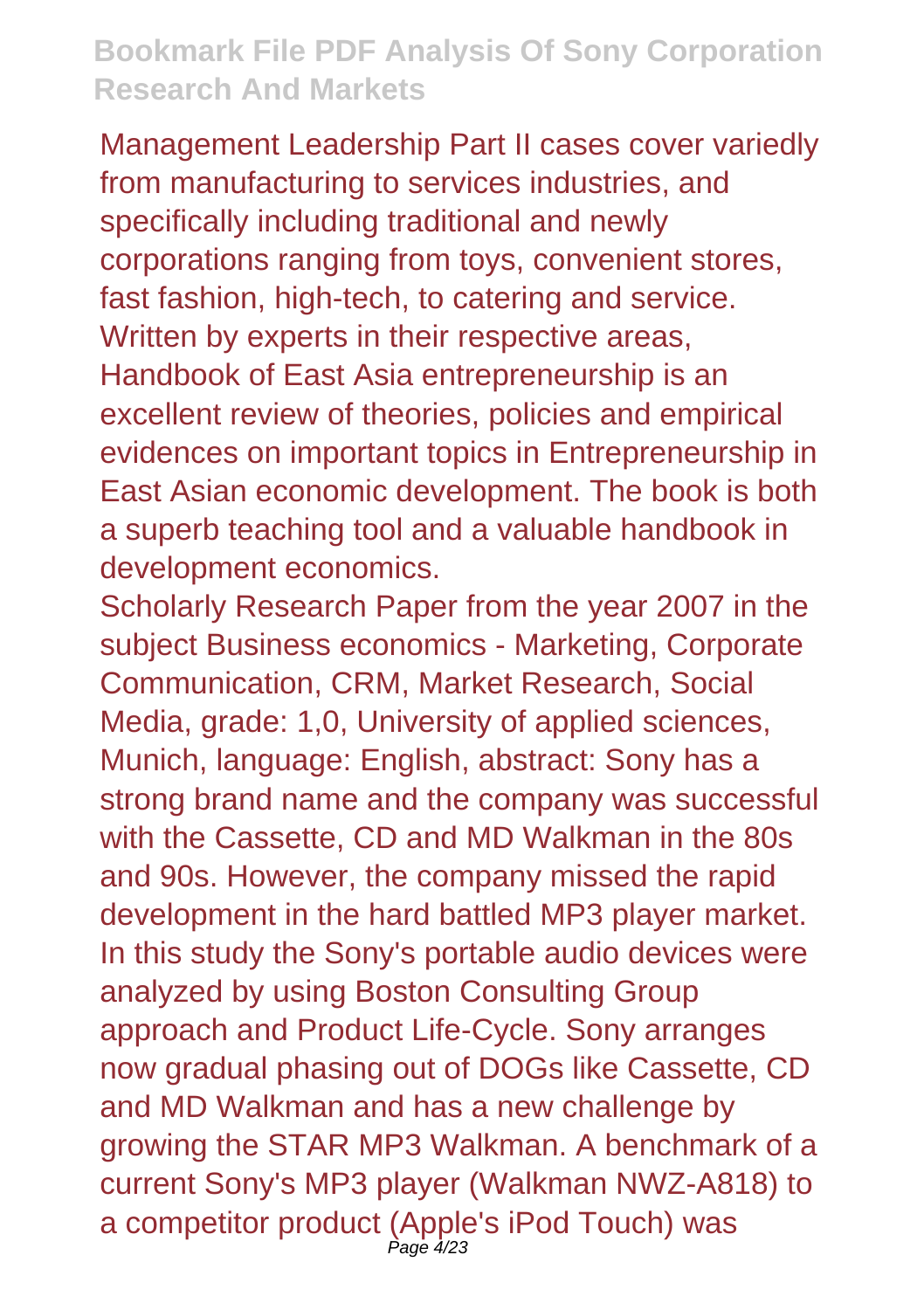accomplished. The "4 P's" marketing mix method (Product, Price, Promotion and Place) was applied for the product comparison. Apple's iPod scores in modern design with touch screen and multifunctionality while Sony's Walkman convinces for excellent sound quality and high technical standards. Moreover the Sony's brand leverage strategy, in particular the brand extension strategy like category and line extension, was assessed. Despite of its strong brand name and high quality, Sony's Walkman is out of the market leader and outrider role due to some failures: too late entry to the MP3 player market, strong focus only on technical features and missing out to make the MP3 player a fashion article. In the future, Sony has to maximize the market share in this growth stage. A proposed portable audio device for the future could be an all-inone device with multi-functionality for multimedia. "After a match is before a match" is a good slogan for the future. The winner is someone who has strength in speed, innovation and global impact. Sony should continue making innovation and expanding its demographic market as well as considering and fitting the customer needs. Issues in Analysis, Measurement, Monitoring, Imaging, and Remote Sensing Technology: 2011 Edition is a ScholarlyEditions™ eBook that delivers timely, authoritative, and comprehensive information about Analysis, Measurement, Monitoring, Imaging, Page 5/23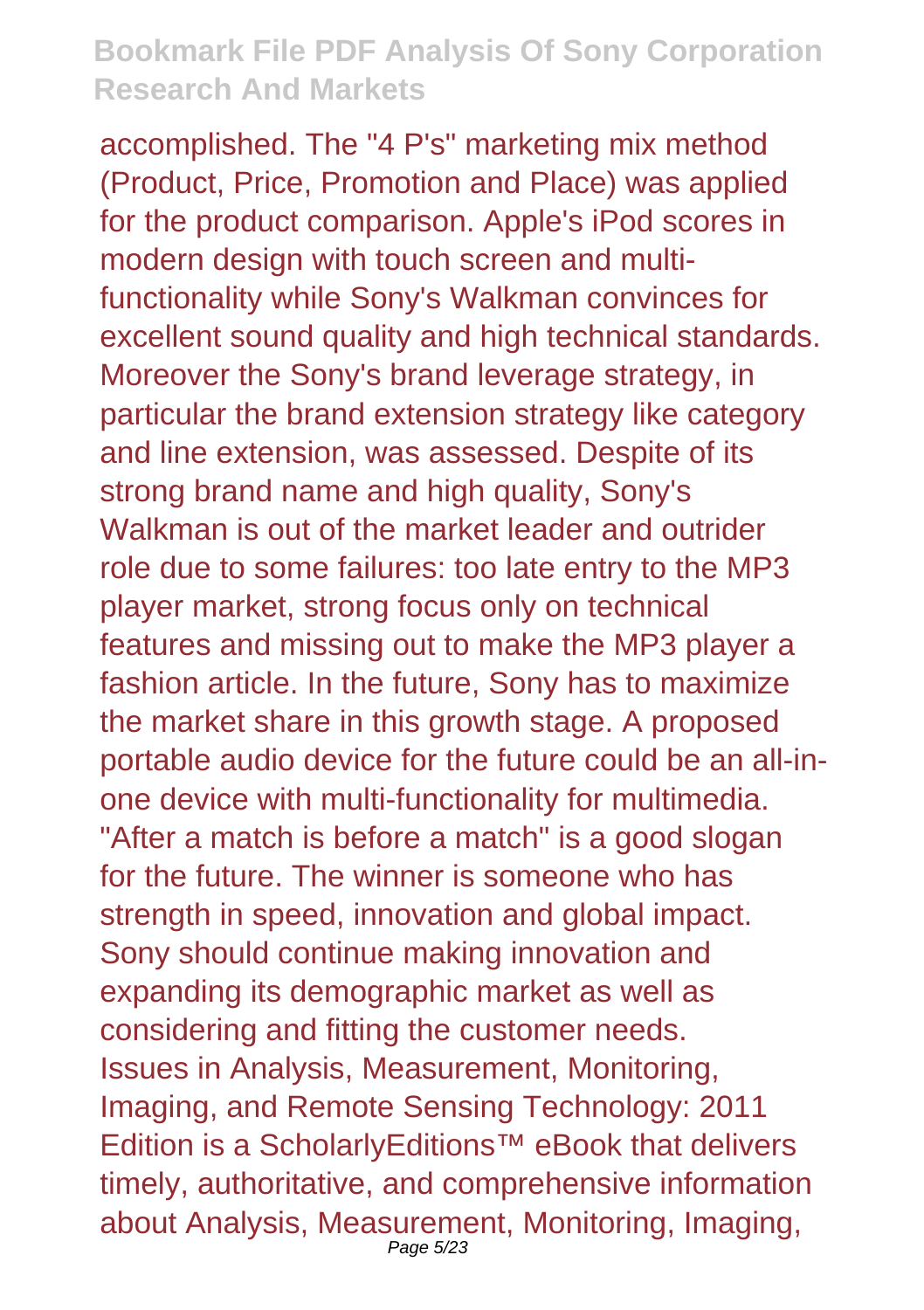and Remote Sensing Technology. The editors have built Issues in Analysis, Measurement, Monitoring, Imaging, and Remote Sensing Technology: 2011 Edition on the vast information databases of ScholarlyNews.<sup>™</sup> You can expect the information about Analysis, Measurement, Monitoring, Imaging, and Remote Sensing Technology in this eBook to be deeper than what you can access anywhere else, as well as consistently reliable, authoritative, informed, and relevant. The content of Issues in Analysis, Measurement, Monitoring, Imaging, and Remote Sensing Technology: 2011 Edition has been produced by the world's leading scientists, engineers, analysts, research institutions, and companies. All of the content is from peer-reviewed sources, and all of it is written, assembled, and edited by the editors at ScholarlvEditions™ and available exclusively from us. You now have a source you can cite with authority, confidence, and credibility. More information is available at http://www.ScholarlyEditions.com/. Corporate social responsibility (CSR) is a topical issue in many countries. What are the drivers for the global spread of explicit CSR – practices that are demonstrated to the outside – even in countries where companies had addressed CSR implicitly? What catalyzes organizations to adopt CSR and how does their adoption influence other companies' likelihood to adopt CSR? This book approaches the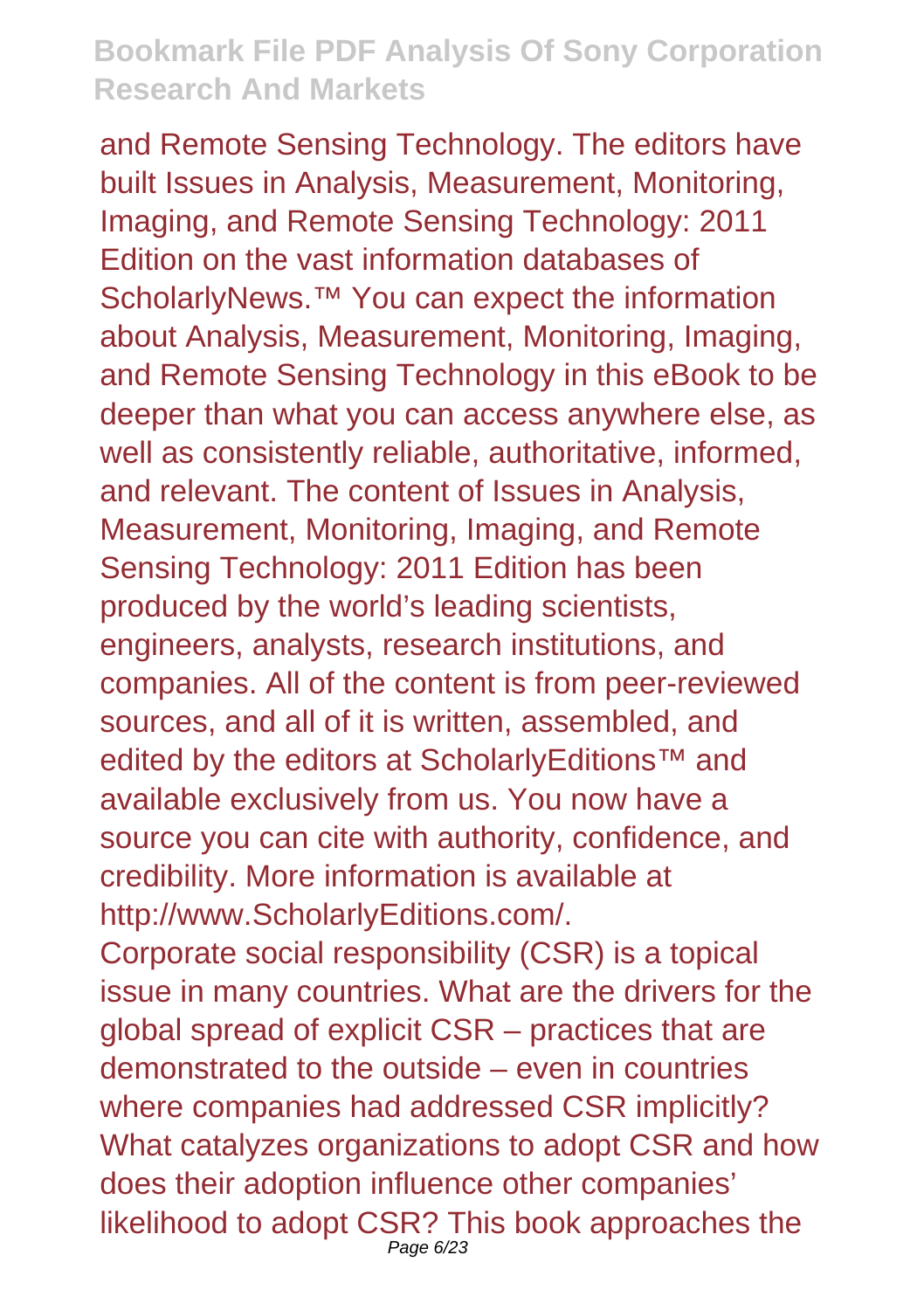recent world-wide adoption of CSR practices as part of the global spread of management concepts. The trend to adopt CSR is examined among Japanese companies, because they have rapidly adopted CSR practices in the last two decades. Existing empirical research on CSR in Japan that has focused mainly on anecdotal evidence on a small number of outstanding companies is extended by employing both qualitative and quantitative empirical research methods. Analyzing drivers for the adoption of CSR practices, organizational characteristics of adopting companies, and how increasing adoption influences the likelihood to adopt provides insights into how Japanese institutions and stakeholders facilitated rapid CSR adoption and the process of CSR diffusion.

This study addresses the risks and benefits of a strategy of vertical integration for the leading international media conglomerates and assesses their effect on firm performance. It sheds light on the corporate dynamics of six of the world's largest media conglomerates and on their vertical integration strategies in particular. In its theoretical part, the study first analyses the structural characteristics of media markets, and explains the market- and firm-specific trends that can currently be observed in each of the media value chain segments. Secondly, static and dynamic models of vertical integration are compared and critically discussed, and a set of influencing variables that are applicable to the specific characteristics of the media industry in general and the media conglomerates in particular, is derived from the presented theories. Prior empirical research relating vertical integration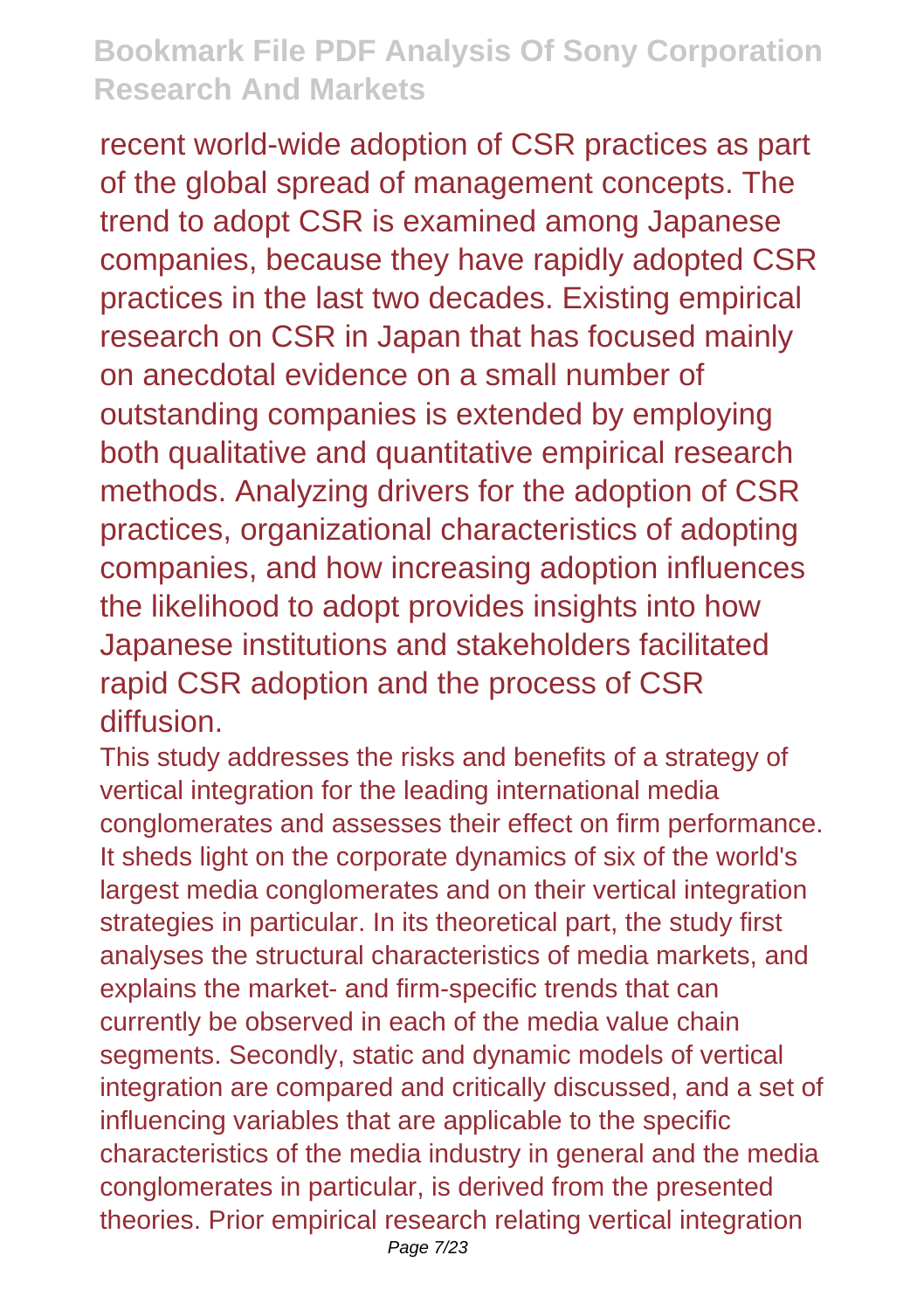to firm performance is critically analyzed with a specific emphasis on studies linking vertical integration and firm performance in the field of mediaeconomic research, and the general strategic risks and benefits of vertical integration are outlined and critically analyzed. The theoretical part concludes with an analysis of the efficiency justifications of a strategy of vertical integration for the major segments of the media value chain as postulated by the Transaction Cost Economics and market power explanations of the existing vertical integration literature. In its empirical part, the study presents case studies for the major six media conglomerates Time Warner, News Corporation, Viacom, Disney, Bertelsmann AG, and Sony Corporation. The study finds that the selected media conglomerates have all, for the time frame selected, predominantly followed a corporate strategy of vertical integration and are today characterized by extensive vertical links between as well as within the media industry value chain segments. The study finds a.

Now beyond its eleventh printing and translated into twelve languages, Michael Porter's The Competitive Advantage of Nations has changed completely our conception of how prosperity is created and sustained in the modern global economy. Porter's groundbreaking study of international competitiveness has shaped national policy in countries around the world. It has also transformed thinking and action in states, cities, companies, and even entire regions such as Central America. Based on research in ten leading trading nations, The Competitive Advantage of Nations offers the first theory of competitiveness based on the causes of the productivity with which companies compete. Porter shows how traditional comparative advantages such as natural resources and pools of labor have been superseded as sources of prosperity, and how broad macroeconomic accounts of competitiveness are insufficient. The book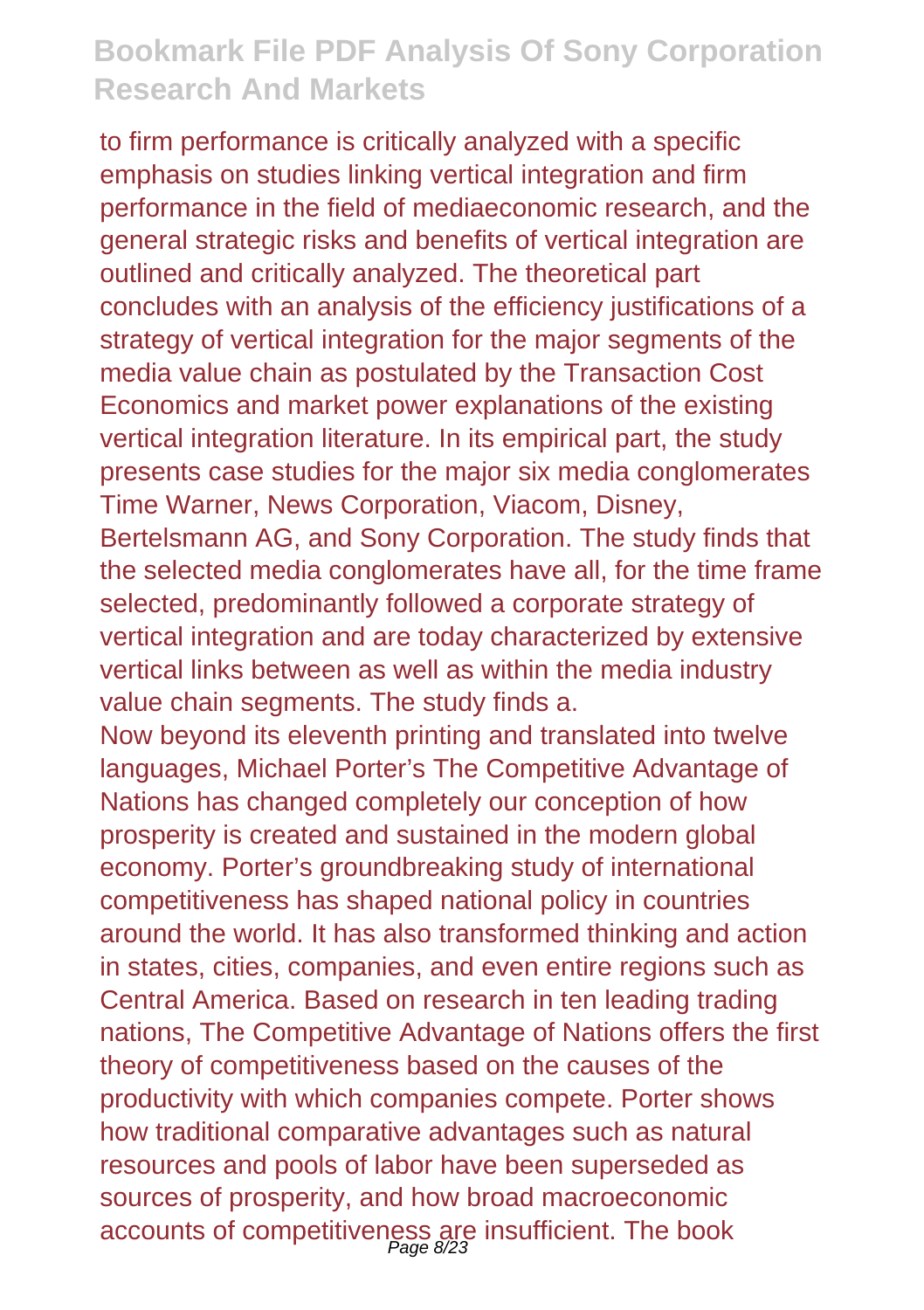introduces Porter's "diamond," a whole new way to understand the competitive position of a nation (or other locations) in global competition that is now an integral part of international business thinking. Porter's concept of "clusters," or groups of interconnected firms, suppliers, related industries, and institutions that arise in particular locations, has become a new way for companies and governments to think about economies, assess the competitive advantage of locations, and set public policy. Even before publication of the book, Porter's theory had guided national reassessments in New Zealand and elsewhere. His ideas and personal involvement have shaped strategy in countries as diverse as the Netherlands, Portugal, Taiwan, Costa Rica, and India, and regions such as Massachusetts, California, and the Basque country. Hundreds of cluster initiatives have flourished throughout the world. In an era of intensifying global competition, this pathbreaking book on the new wealth of nations has become the standard by which all future work must be measured.

Seminar paper from the year 2014 in the subject Business economics - Business Management, Corporate Governance, , language: English, abstract: Sony Corporation is one of the world biggest mobile communications company, founded in 1947, with its headquarters in Tokyo Japan. It does not operate independently but it is a parent company of several other subsidiaries in other parts of the world. Sony's competitors are Apple, Nokia and Samsung making it to be the fourth largest handset company after them. This is an indicator that they must have had a very good strategy and visionary leadership to come to such a competitive position in the world. This report focuses is on how to maintain that competitive position and even how to overcome the competitors that have been in the first three positions for quite a while. It will focus on analyzing and evaluating various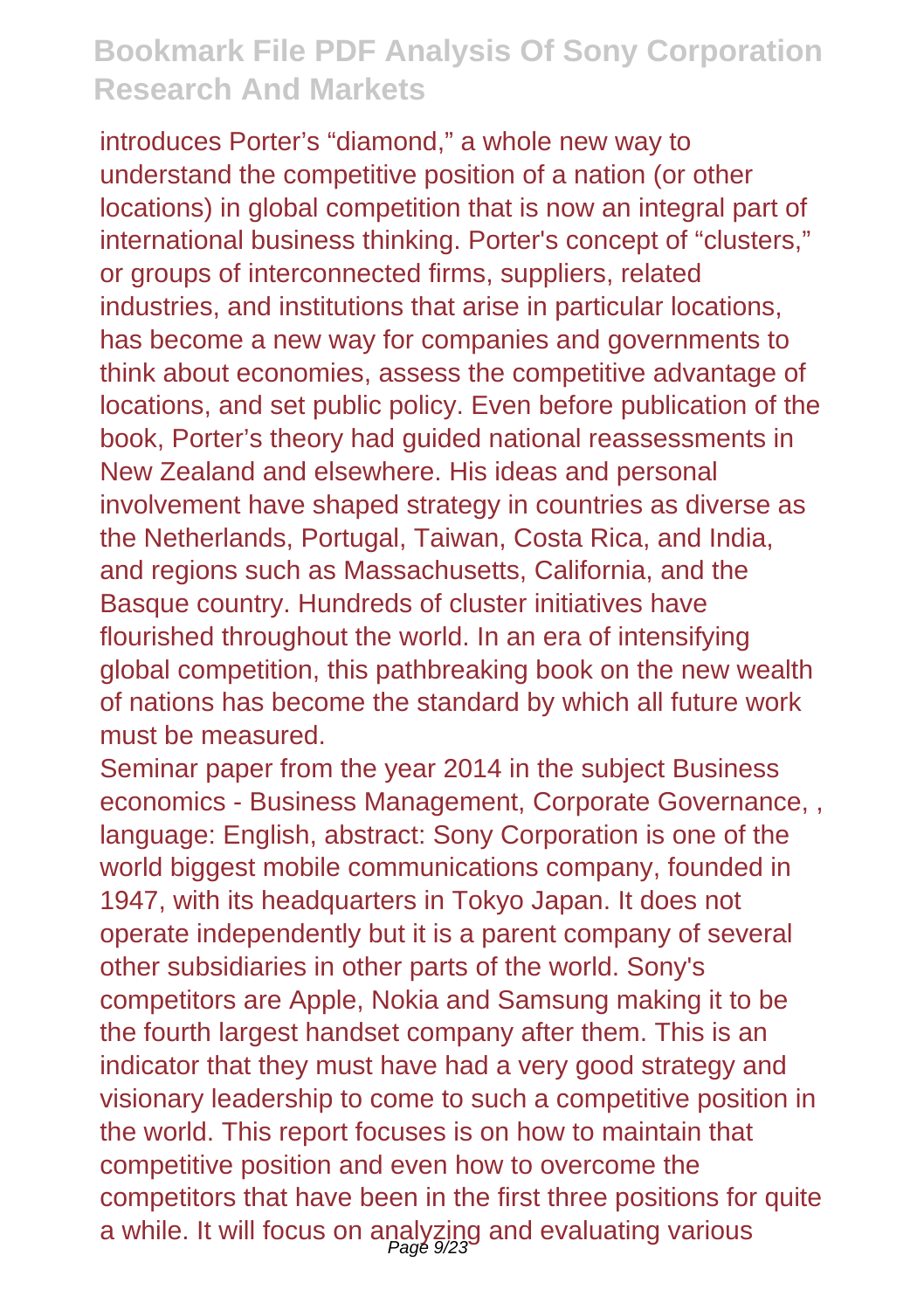future strategies to identify the one that is most formidable. It will assess the roles and responsibilities of the Sony staff that have a direct involvement in strategy implementation, analyze the required resources in the implementation of the new strategy, and finally evaluate the contribution of SMART objectives which Sony could employ to reach its objectives and overall strategic implementation.

Seminar paper from the year 2015 in the subject Business economics - Miscellaneous, grade: A, University of Southern Denmark, language: English, abstract: In 1975 Sony introduced into the market the Betamax video cassette recorder (VCR). This has been the main actor of an interesting competitive battle in the consumer electronics industry. In detail, this industry was at its early stage, and standards were not defined yet. Apparently Sony built a valid and good strategy that was supposed to win the standard war against its main competitor VHS, a VCR provided by Matsushita. However, Matsushita performed a different strategy that have lead it as winner (Raynor 2007). Even if Sony's strategy was well-built, Sony lost this standard war due to other unpredictable factors such as market and technological uncertainties. This paper aims to analyze these factors in detail, with a complementary identification of the rationale beyond Sony's strategic choices, and a consequential identification of the strategic choices that it would have done differently. Furthermore, rationale beyond Matsushita's strategic choices will be studied as well, and the competitive battle will be analyzed also from the technology point of view. Hence, it's interesting to observe how these two firms have adopted so different strategies, in alignment with the firm corporate strategy, and how they focused in different product attributes. So, the outcome of this paper will be understandings of the insight of Sony's strategy in relation to relevant literature. Page 10/23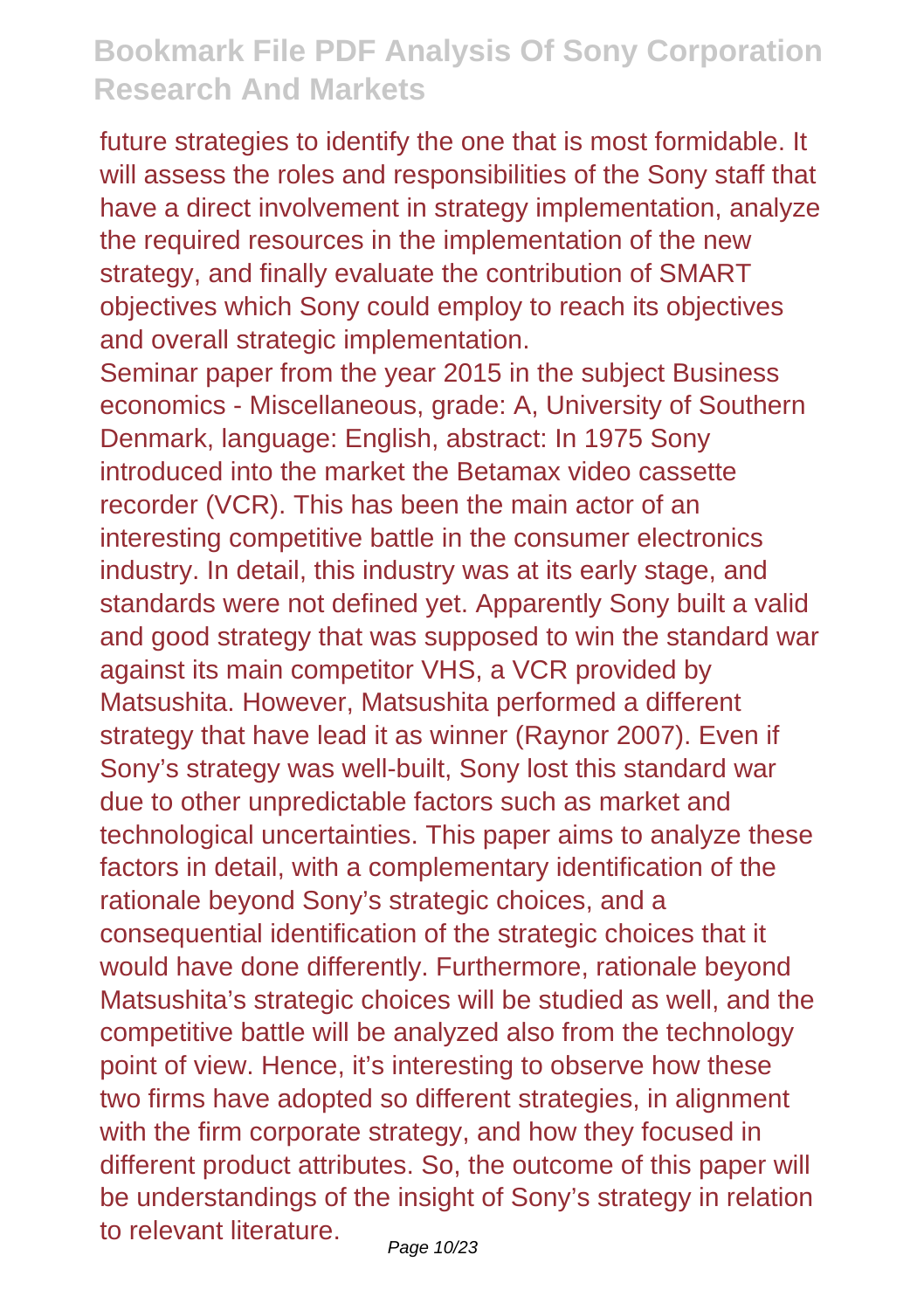This book provides a comprehensive look at the features of KPM, including its emphasis on creativity and teamwork, its broader OC open value systemOCO as opposed to a OC closed technical systemOCO, its close links with corporate strategy and human resource development, and the support infrastructure needed for advancing KPM. Chapters cover both the theory and practice of KPM, citing cases of information and communications technology (ICT) and pharmaceutical companies, among others. KPM holds special relevance today as global competition is increasingly reducing the lifecycle of organizations. Managers will find in KPM not only a way to survive the shake-up, but also a framework of value creation for the next generation.

Issues in Biophysics and Geophysics Research and Application: 2011 Edition is a ScholarlyEditions™ eBook that delivers timely, authoritative, and comprehensive information about Biophysics and Geophysics Research and Application. The editors have built Issues in Biophysics and Geophysics Research and Application: 2011 Edition on the vast information databases of ScholarlyNews.™ You can expect the information about Biophysics and Geophysics Research and Application in this eBook to be deeper than what you can access anywhere else, as well as consistently reliable, authoritative, informed, and relevant. The content of Issues in Biophysics and Geophysics Research and Application: 2011 Edition has been produced by the world's leading scientists, engineers, analysts, research institutions, and companies. All of the content is from peer-reviewed sources, and all of it is written, assembled, and edited by the editors at ScholarlyEditions™ and available exclusively from us. You now have a source you can cite with authority, confidence, and credibility. More information is available at http://www.ScholarlyEditions.com/.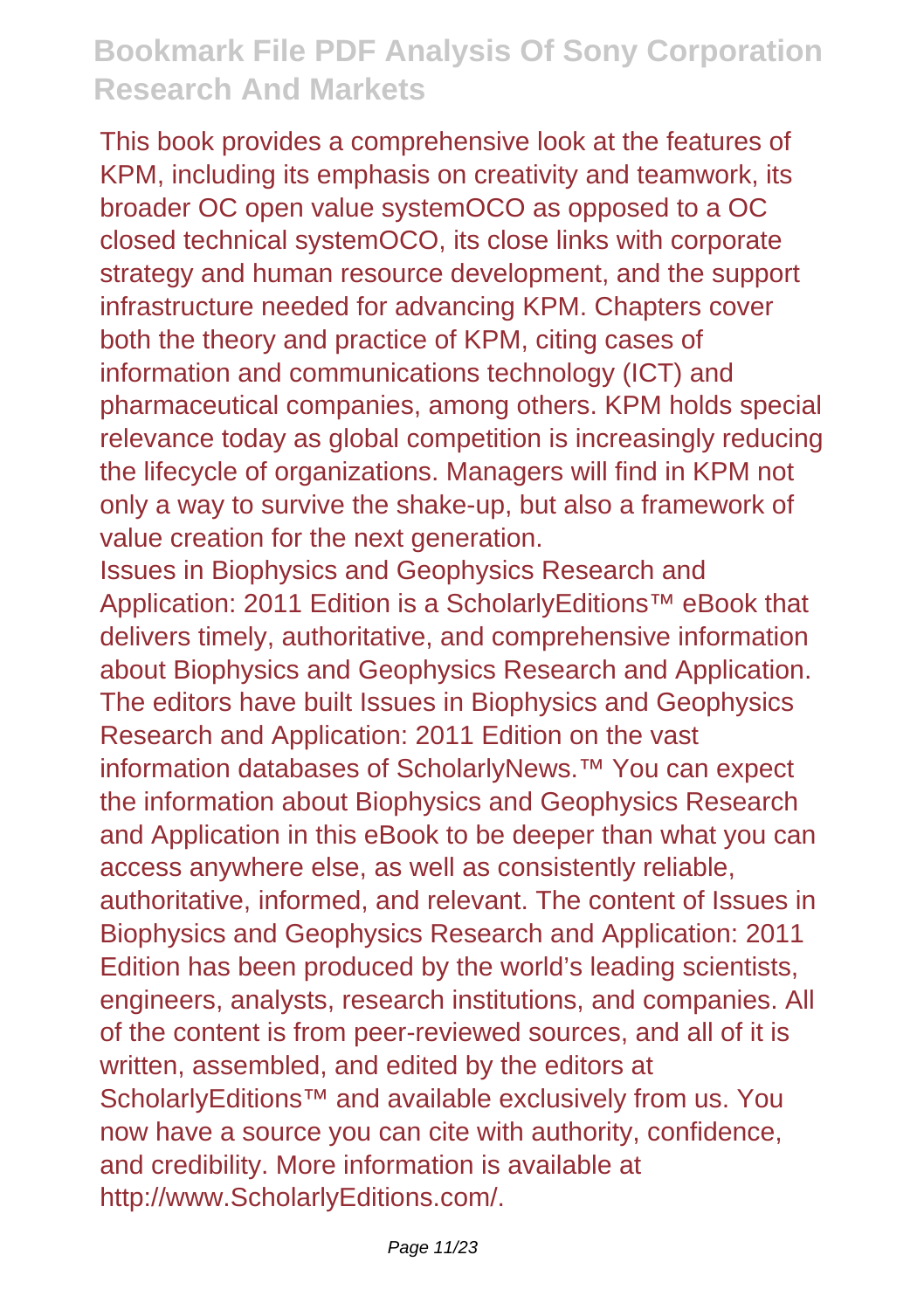"Psi" is the term used by researchers for a variety of demonstrable but elusive psychic phenomena. This collection of essays provides a detailed survey of the evidence for psi at the level of scientific examination. Key features of apparent psi phenomena are reviewed, including precognition and remote perception (knowledge of future or distant events that cannot be inferred from present information), presentiment (physiological responses to stimuli that have not yet occurred), the effects of human emotions on globally dispersed machines, the possible impact of local sidereal time on psi performance, and the familiar feeling of knowing who is calling on the phone. Special attention is given to those phenomena that make it difficult for scientists to get a clear understanding of psi. The body of psi research, while complex and frustrating, is shown to contain sufficiently compelling positive evidence to convince the rational open-minded observer that psi is real, and that one or more physical processes probably underlie observed psi phenomena. This book contains extended and revised versions of selected papers from the Third International Congress on Sports Science Research and Technology Support, icSPORTS 2015, held in Lisbon, Portugal, in 2015. The 9 thoroughly revised and extended papers presented in this volume were carefully reviewed and selected from originally 93 submissions. The papers cover topics in the Page 12/23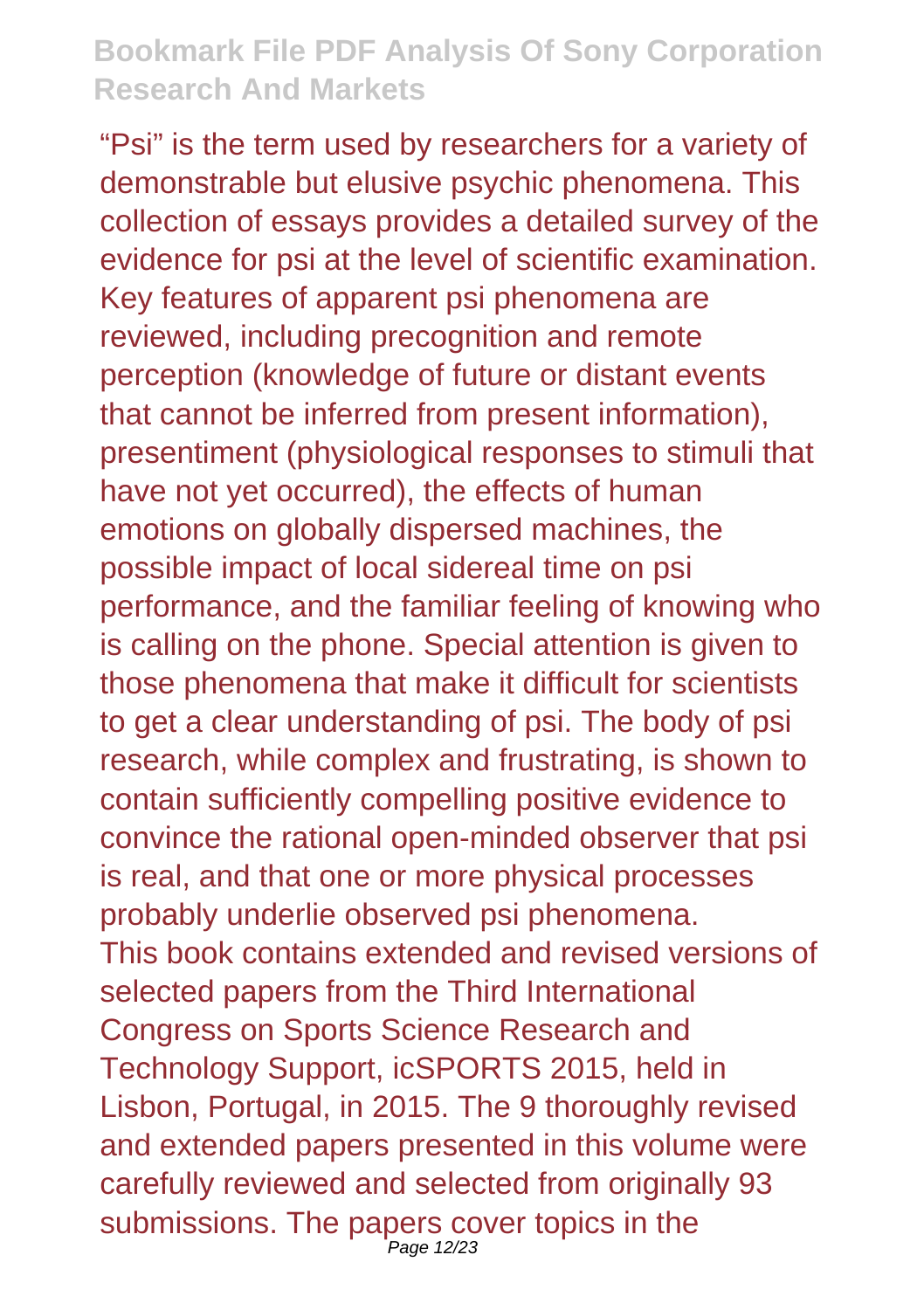following main areas: signal processing and motor behavior; sports medicine and support technology; health, sports performance and support technology; and computer systems in sports.

This comprehensive Handbook provides a synthesis of current work and research in media management and economics. The volume has been developed around two primary objectives: assessing the state of knowledge for the key topics in the media management and economics fields; and establishing the research agenda in these areas, ultimately pushing the field in new directions. Edited by three well-known and widely published scholars, the Handbook is the definitive source for study in media management and economics. Its chapters are organized into parts addressing the theoretical components, key issues, analytical tools, and future directions for research. Each chapter offers the current state of theory and scholarship of a specific area of study, and the volume contributors--all well established in their areas of specialty--represent domestic and international scholarship. With its unparalleled breadth of content from expert authors, the Handbook provides background knowledge of the various theoretical dimensions and historical paradigms, and establishes the direction for the next phases of research in this growing arena of study. Standing alone as a thorough summary of existing theory and research, the Handbook of Media Page 13/23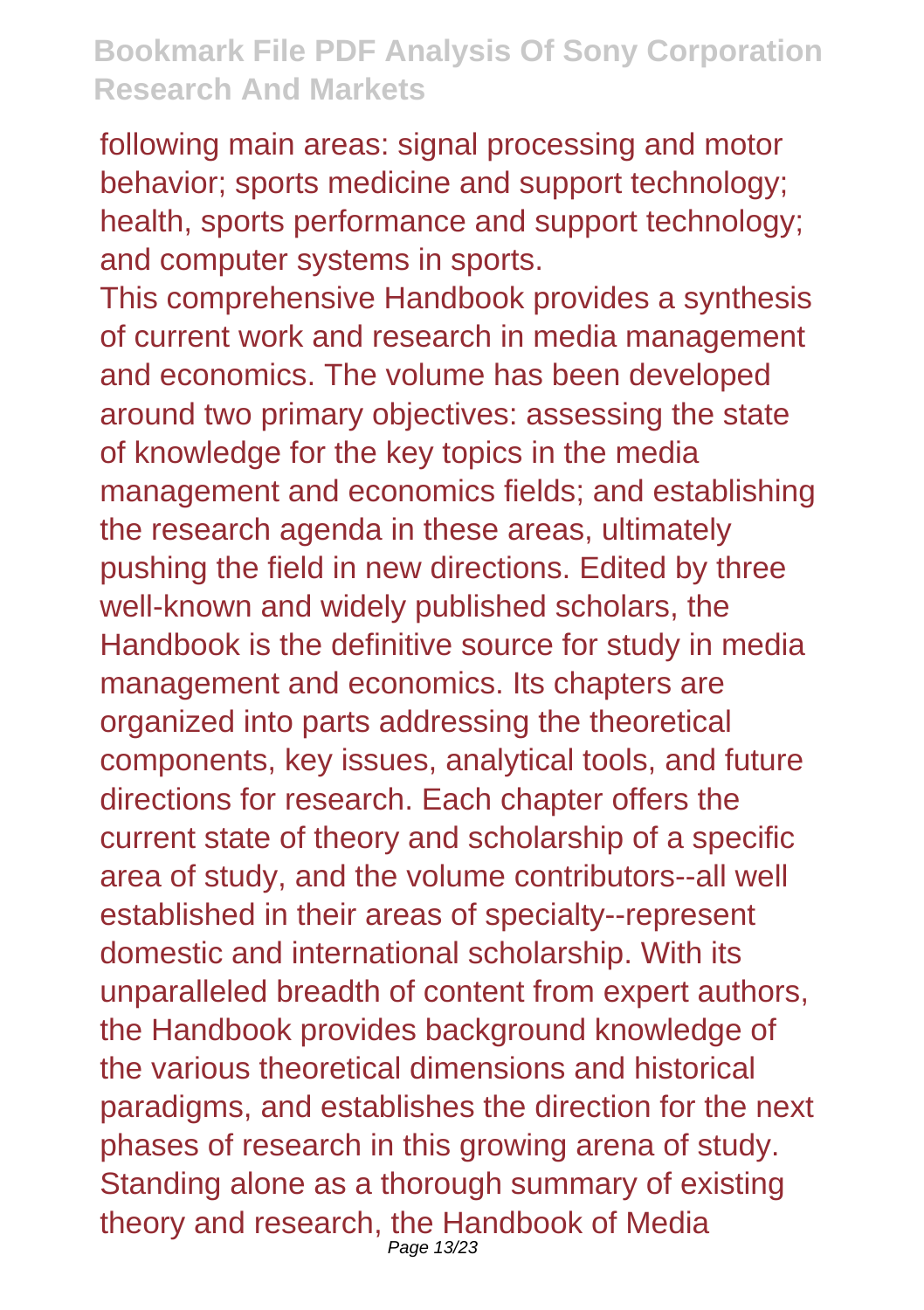Management and Economics will serve to stimulate future thought and research in the media management and economics disciplines. As such, this volume will be a required reference for students, professors, and industry practitioners for years to come.

FINANCIAL REPORTING, FINANCIAL STATEMENT ANALYSIS, AND VALUATION, 8E is written with the premise that students can learn financial statement analysis most effectively by performing the analysis on real-world companies. Wahlen/Baginski/Bradshaw's textbook will teach students how to integrate the concepts from economics, finance, business strategy, accounting, and other business disciplines through a unique sixstep process. New to this edition, chapters now include quick checks after each section so that students can be sure that they have obtained the key insights after reading each section. Important Notice: Media content referenced within the product description or the product text may not be available in the ebook version.

The bursting of the 'dotcom bubble' and the terrorist attacks of September 11, 2001, have brought into question received wisdom about strategy. This volume reviews the lessons to be learnt from these events, and proposes that, as a result, strategy in the twenty-first century will have to develop along new lines. Comprising a series of outstanding Page 14/23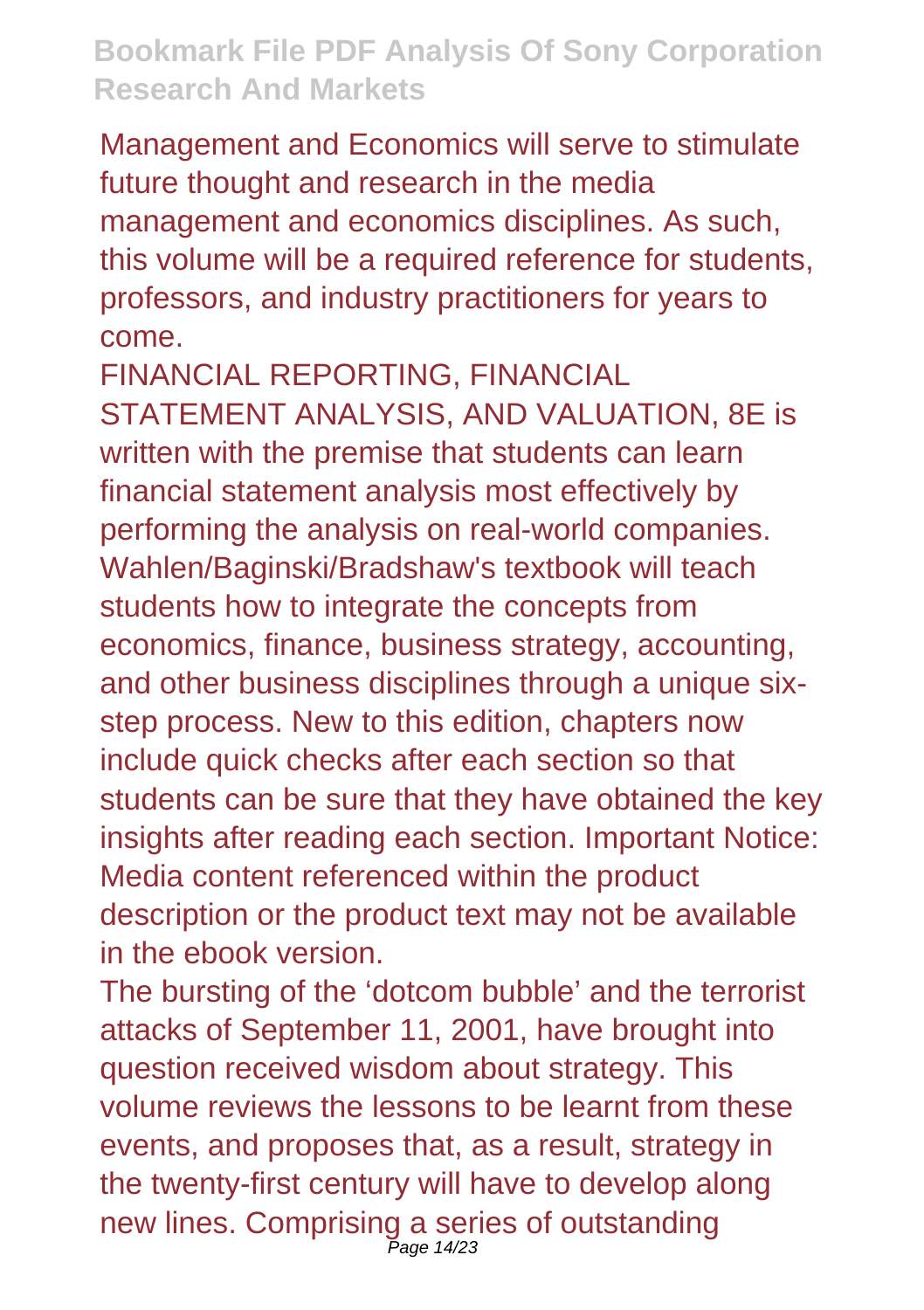contributions by experts in the field, the collection focuses on changes that are occurring in how strategy is viewed, formulated and analysed, and looks forward to the future of strategic management. It discusses the emergence of new modes of thinking, new models, and new processes, and lays foundations on which strategy can build in future. Managing Innovation: New Technology, New Products, and New Services in a Global Economy, 2nd Edition is devoted to providing a better understanding and better management of all of the causes and consequences of change that have technological implications in and around our global organizations. This text is a unique, original contribution and represents a significant alternative to the collection of chapters written by others. The second edition has new cases with a few classics from the first edition that have been retained in response to reader feedback. The key subjects that are included have been significantly updated and treated in greater depth. The number of chapters has been reduced from 12 to 10 so it is easy to adapt to almost any course or training on the subject in any discipline or to any audience. This exceptionally informative book provides a broad perspective on how technological change can be effectively managed in modern organizations. The text explains the conceptual frameworks supported by new and original case studies for start-up companies like Page 15/23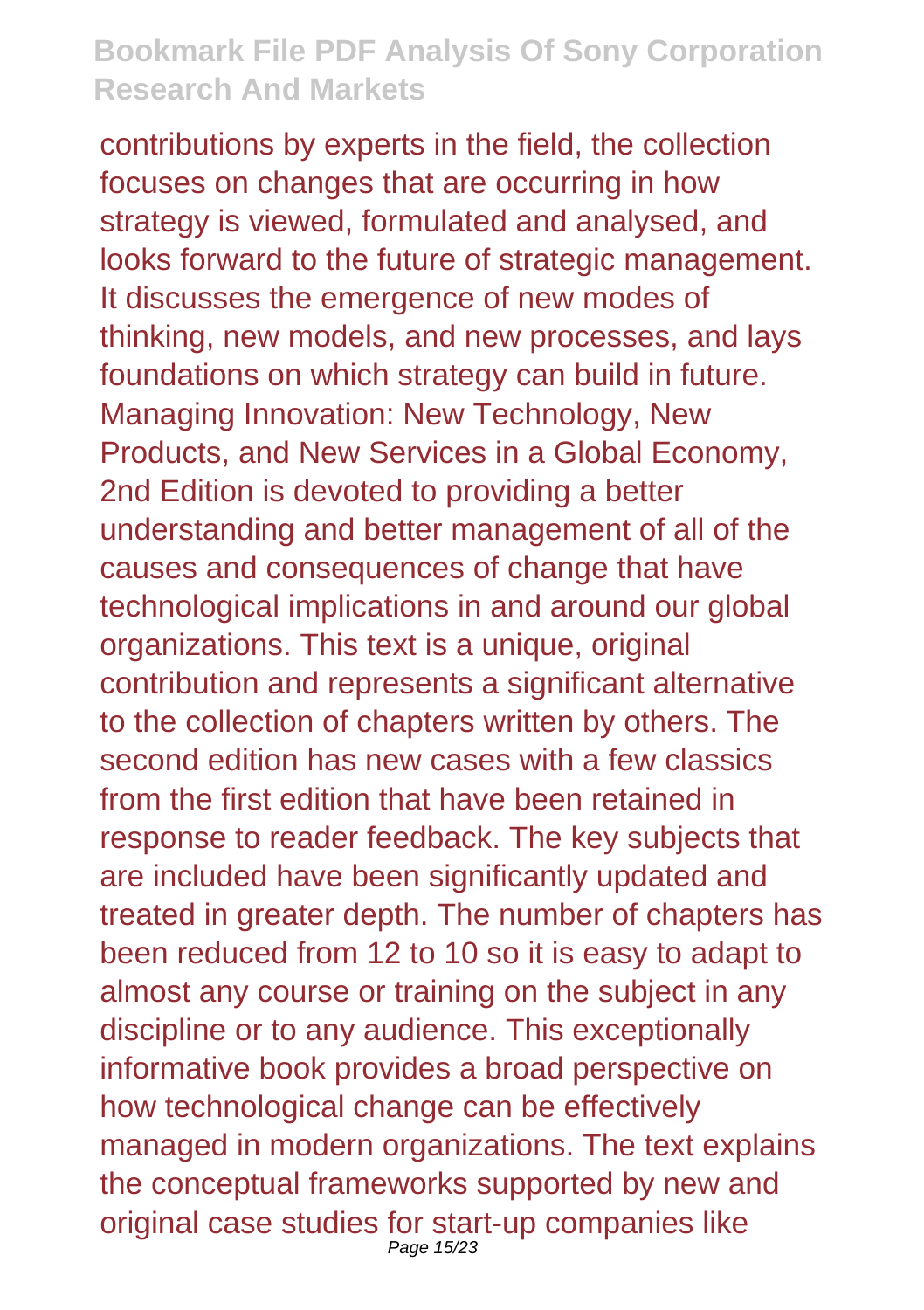Askmen.com, the complex challenges of managing international technology-based companies like NexPress (a joint venture of Kodak and Heidelberg) in the digital printing industry, and corporate sustainability using innovative new product technologies illustrated by the case of Evinrude's launch of the E-tec® outboard motor. John E. Ettlie's three decades in the field of innovation as an instructor and researcher bring an exceptional perspective to this subject. His text is unique in its discussion of how technology has transformed the service sector. Few books on technology make the distinction between new offerings in manufacturing and the service sector which is emphasized in this text.

An Analysis of the Performance of Sony CorporationGrin Publishing

The original Handbook of Research on Music Teaching and Learning was published in 1992 by Schirmer Books with the sponsorship of the Music Educators National Conference (MENC) and was hailed as "a welcome addition to the literature on music education because it serves to provide definition and unity to a broad and complex field" (Choice). This new companion volume, again with the sponsorship of the MENC, will take into account the significant changes in musiceducation in the intervening years. This second volume involves the profession's ...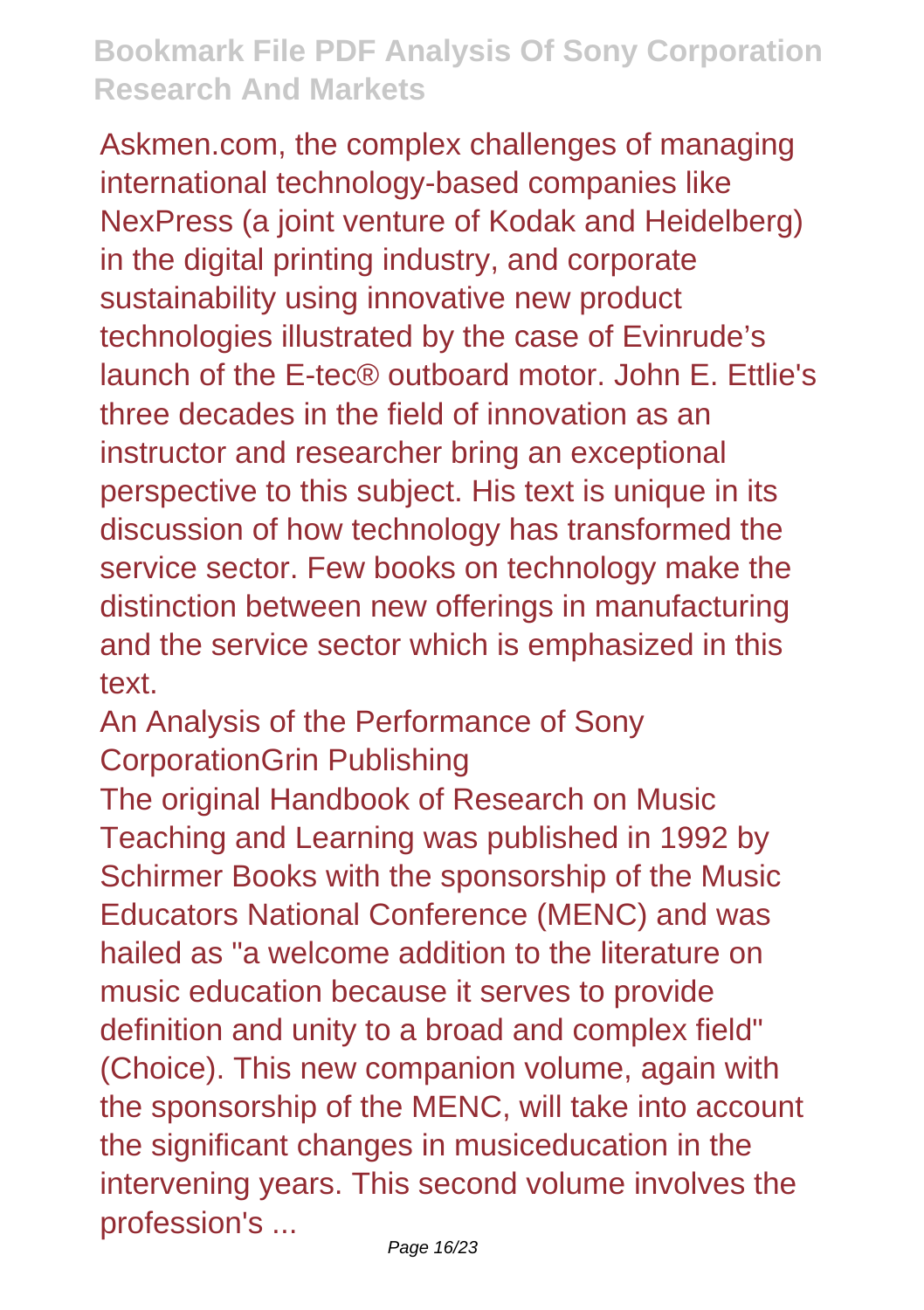Innovation contributes to corporate competitiveness, economic performance and environmental sustainability. In the Internet era, innovation intelligence is transferred across borders and languages at an unprecedented rate, yet the ability to benefit from it seems to become more divergent among different corporations and countries. How much an organization can benefit from innovation largely depends on how well innovation is managed in it. Thus, there is a discernible increase in interest in the study of innovation management. This handbook provides a comprehensive guide to this subject. The handbook introduces the basic framework of innovation and innovation management. It also presents innovation management from the perspectives of strategy, organization and resource, as well as institution and culture. The book's comprehensive coverage on all areas of innovation management makes this a very useful reference for anyone interested in the subject. Digital Media and Innovation, by Richard A. Gershon, takes an in-depth look at how smart, creative companies have transformed the business of media and telecommunications by introducing unique and original products and services. Today's media managers are faced with the same basic question: what are the best methods for staying competitive over time? In one word: innovation. From electronic commerce (Amazon, Google) to Page 17/23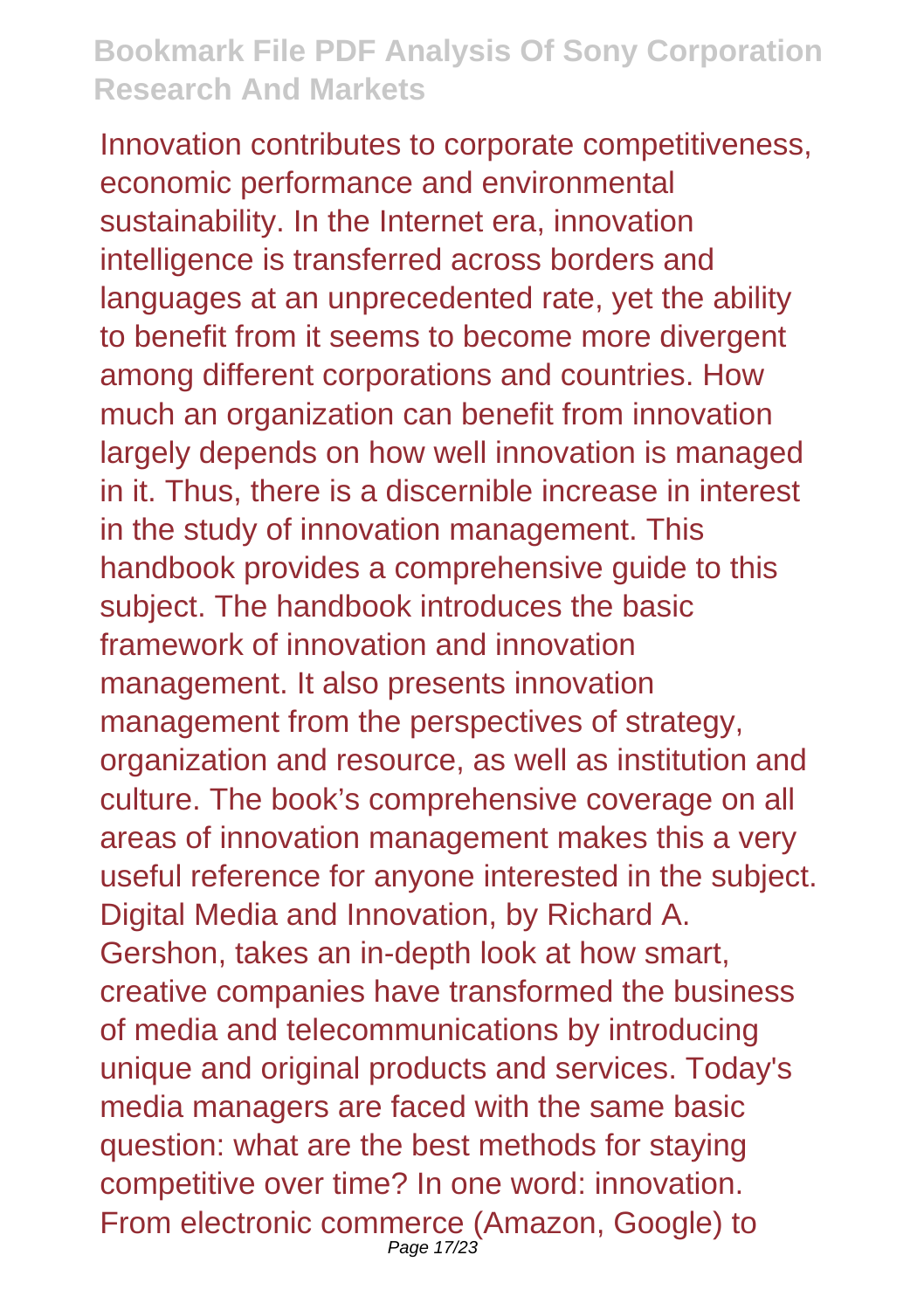music and video streaming (Apple, Pandora, and Netflix), digital media has transformed the business of retail selling and personal lifestyle. This text will introduce current and future media industry professionals to the people, companies, and strategies that have proven to be real game changers by offering the marketplace a unique value proposition for the consumer.

The volume includes a set of selected papers extended and revised from the International Conference on Teaching and Computational Science (WTCS 2009) held on December 19- 20, 2009, Shenzhen, China. WTCS 2009 best papers Volume 2 is to provide a forum for researchers, educators, engineers, and government officials involved in the general areas of Education, Psychology and Computer Science to disseminate their latest research results and exchange views on the future research directions of these fields. 128 high-quality papers are included in the volume. Each paper has been peer-reviewed by at least 2 program committee members and selected by the volume editor Prof. Wu. On behalf of the WTCS 2009, we would like to express our sincere appreciation to all of authors and referees for their efforts reviewing the papers. Hoping you can find lots of profound research ideas and results on the related fields of Education, Psychology and Computer Science. As Industry 4.0 brings on a new bout of Page 18/23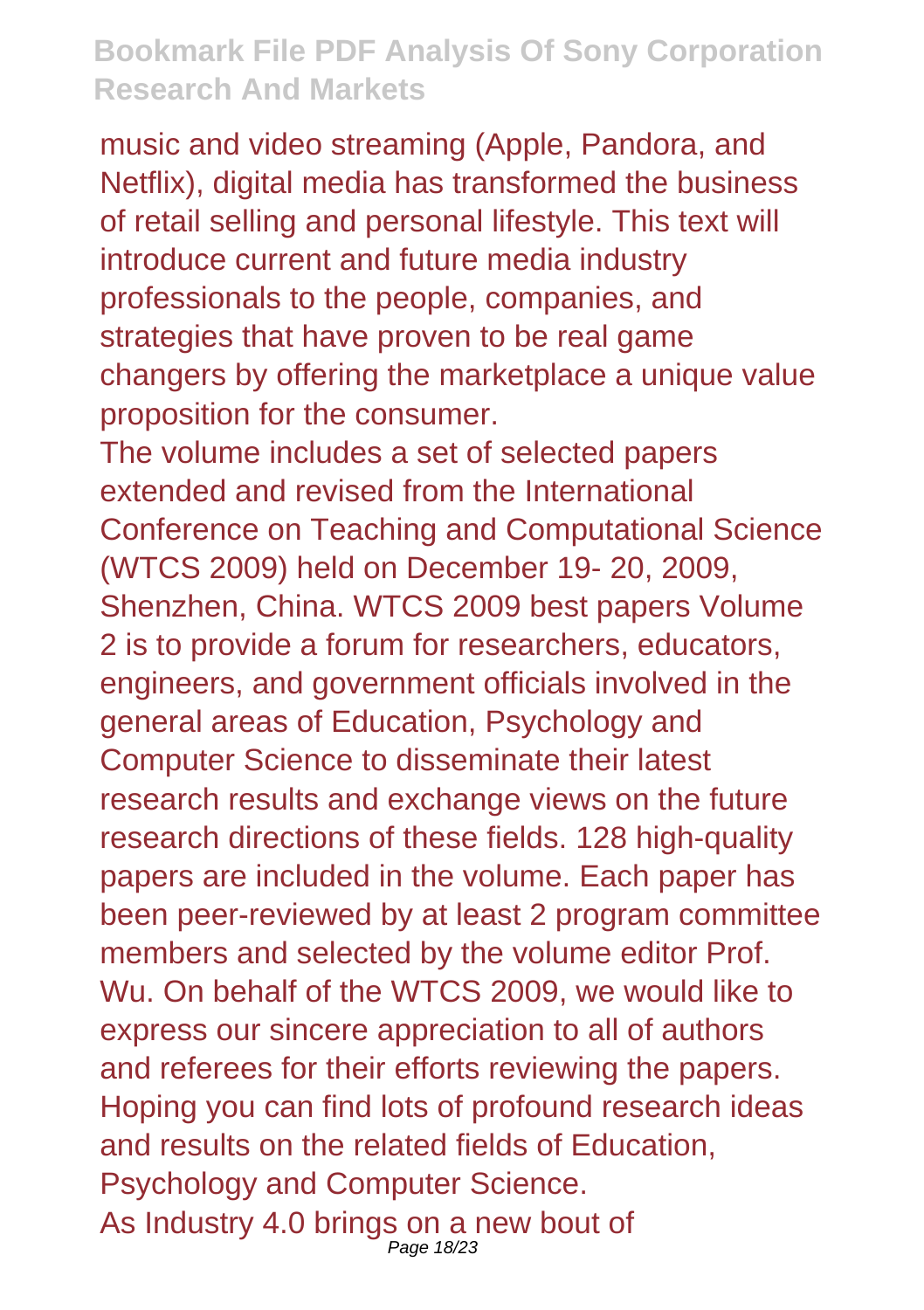transformation and fundamental changes in various industries, the traditional manufacturing and production methods are falling to the wayside. Industrial processes must embrace modern technology and the most recent trends to keep up with the times. With "smart factories"; the automation of information and data; and the inclusion of IoT, AI technologies, robotics, and cloud computing comes new challenges to tackle. These changes are creating new threats in security, reliability, the regulations around legislation and standardization of technologies, malfunctioning devices or operational disruptions, and more. These effects span a variety of industries and need to be discussed. Research Anthology on Cross-Industry Challenges of Industry 4.0 explores the challenges that have risen as multidisciplinary industries adapt to the Fourth Industrial Revolution. With a shifting change in technology, operations, management, and business models, the impacts of Industry 4.0 and digital transformation will be long-lasting and will forever change the face of manufacturing and production. This book highlights a cross-industry view of these challenges, the impacts they have, potential solutions, and the technological advances that have brought about these new issues. It is ideal for mechanical engineers, electrical engineers, manufacturers, supply chain managers, logistics specialists, investors, managers, policymakers, Page 19/23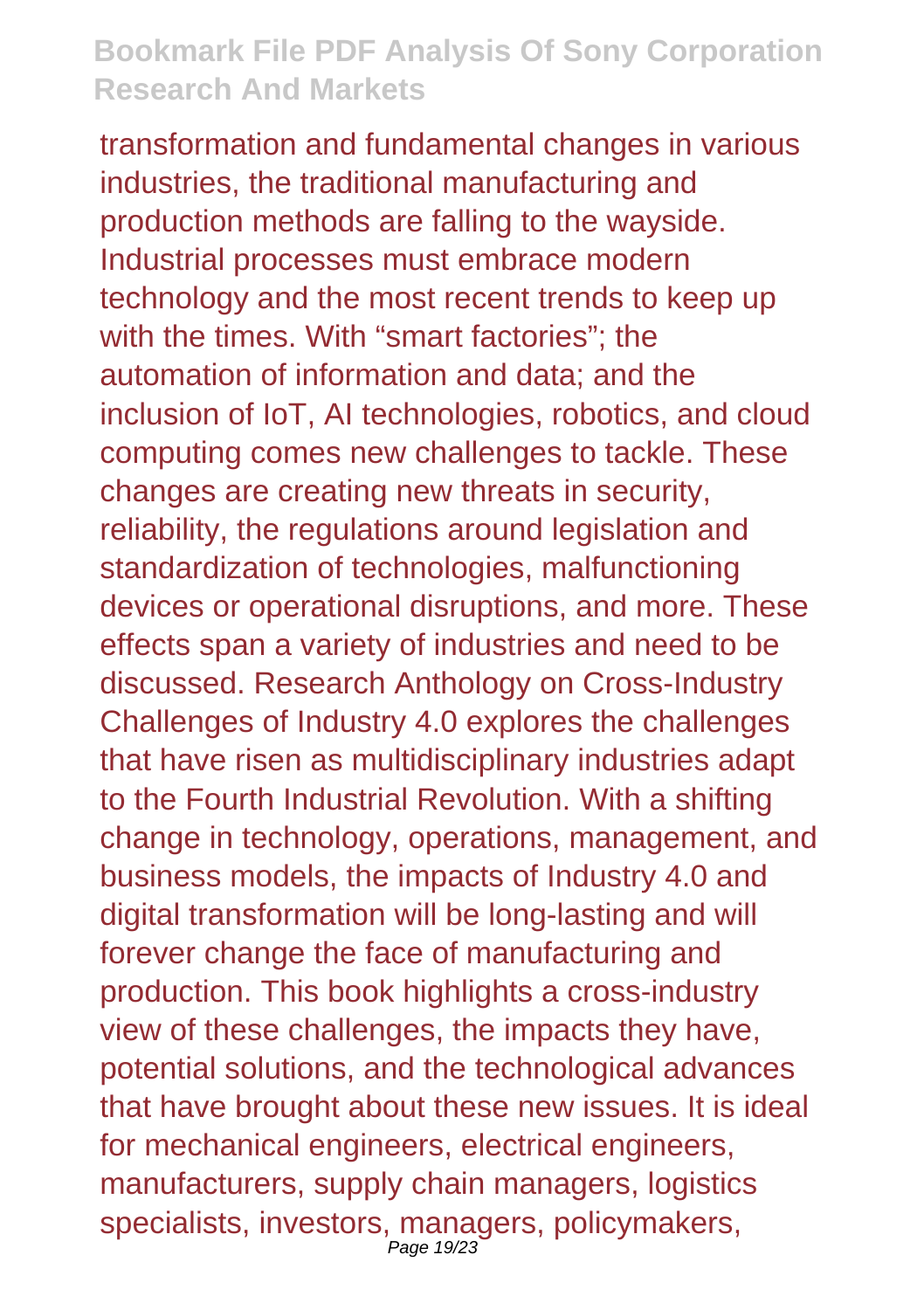production scientists, researchers, academicians, and students looking for cross-industry research on the challenges associated with Industry 4.0. Winner of the 2019 Robert Picard Book Award The Handbook of Media Management and Economics has become a required reference for students, professors, policy makers and industry practitioners. The volume was developed around two primary objectives: assessing the state of knowledge for the key topics in the media management and economics fields; and establishing the research agenda in these areas, ultimately pushing the field in new directions. The Handbook's chapters are organized into parts addressing the theoretical components, key issues, analytical tools, and future directions for research. With its unparalleled breadth of content from expert authors, the Handbook provides background knowledge of the various theoretical dimensions and historical paradigms, and establishes the direction for the next phases of research in this evolving arena of study. Updates include the rise of mobile and social media, globalization, audience fragmentation and big data.

Scholarly Research Paper from the year 2011 in the subject Business economics - Business Management, Corporate Governance, grade: 84 % (1,0), University of Exeter (Business School), language: English, abstract: 1. Introduction Nintendo, the Japanese video game console manufacturing company, is one of the big players in the respective industry along with Sony and Microsoft. In 2006, when the competitors were following the industry norm to improve the product features, Nintendo followed Page 20/23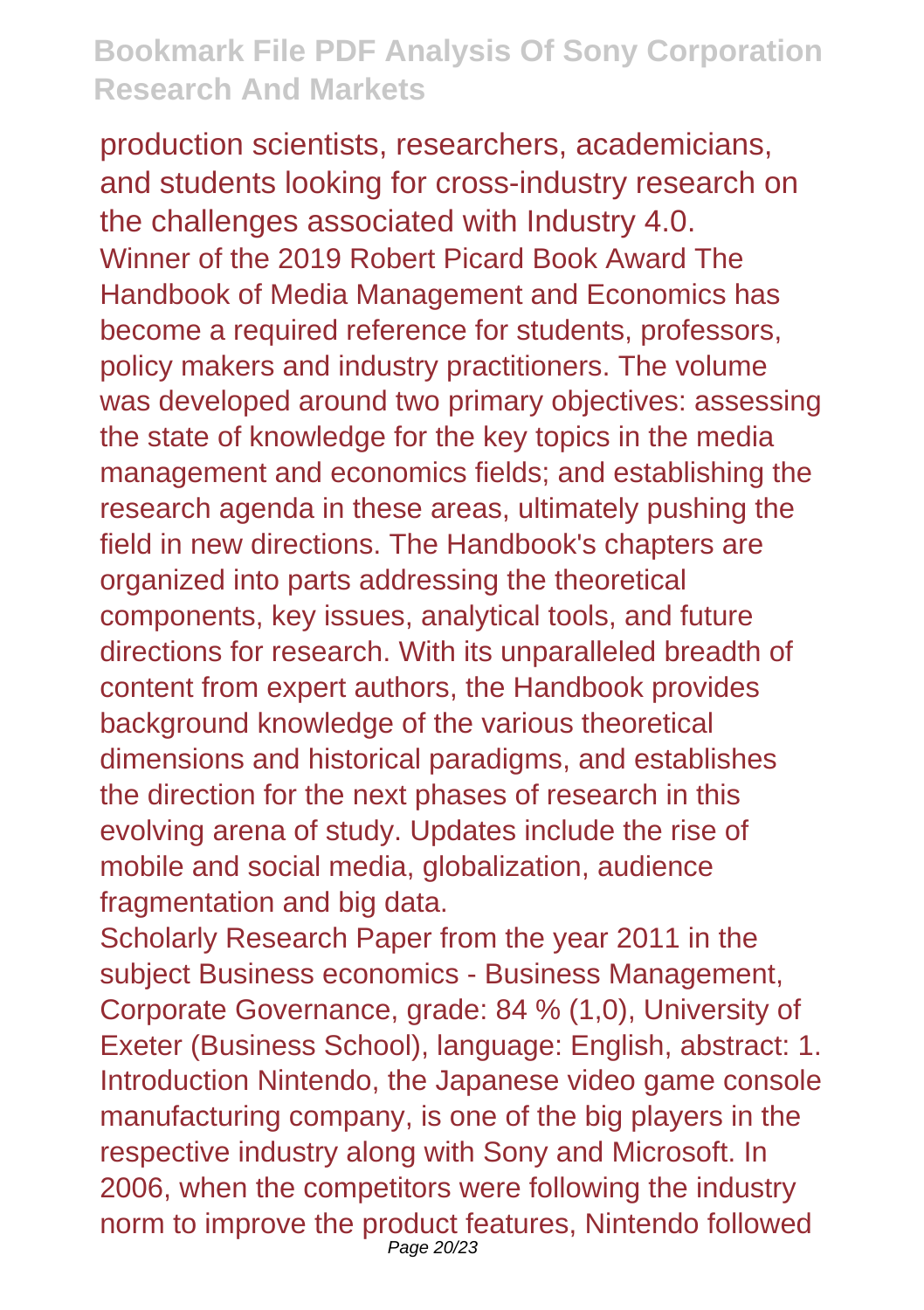a disruptive route to target a new market with a new product that none of the competitors had: the Wii. The following report strives to present a comprehensive strategic analysis of Nintendo for the executive board. Beginning with an analysis of Nintendo's current strategy, the report evaluates the strategy in terms of its fit with the environment. Finally, the report presents some recommendations and implementation issues that the board needs to consider while making its decision. 2. Strategy Analysis The strategic analysis of Nintendo has been conducted at the corporate level along with the Blue Ocean Strategy that played a key role in the formulation of its disruptive strategy. 2.1 Corporate Level Strategy At the corporate level, Nintendo is following an Innovation Strategy that has played an important role in building its competitive advantage. Figure 1 shows an analysis of Nintendo's innovation strategy through the framework of the Innovation Dilemma (Johnson et al., 2008). The analysis of Nintendo's innovation strategy indicates that it used an innovative business model i.e. to position itself completely different from its competitors andquestioned how people actually want to play through its in depth customer understanding (Pontiskoski and Asakawa, 2009). Secondly, Nintendo used a technological push i.e. to target an untapped or incomplete market of gamers, as it had to convince the non-gamer adult to play on a Nintendo platform. Through its largest advertising campaign in it Essentials of Marketing Research: Putting Research into Practice, an exciting new practical guide by Kenneth E. Clow and Karen E. James offers a hands-on, applied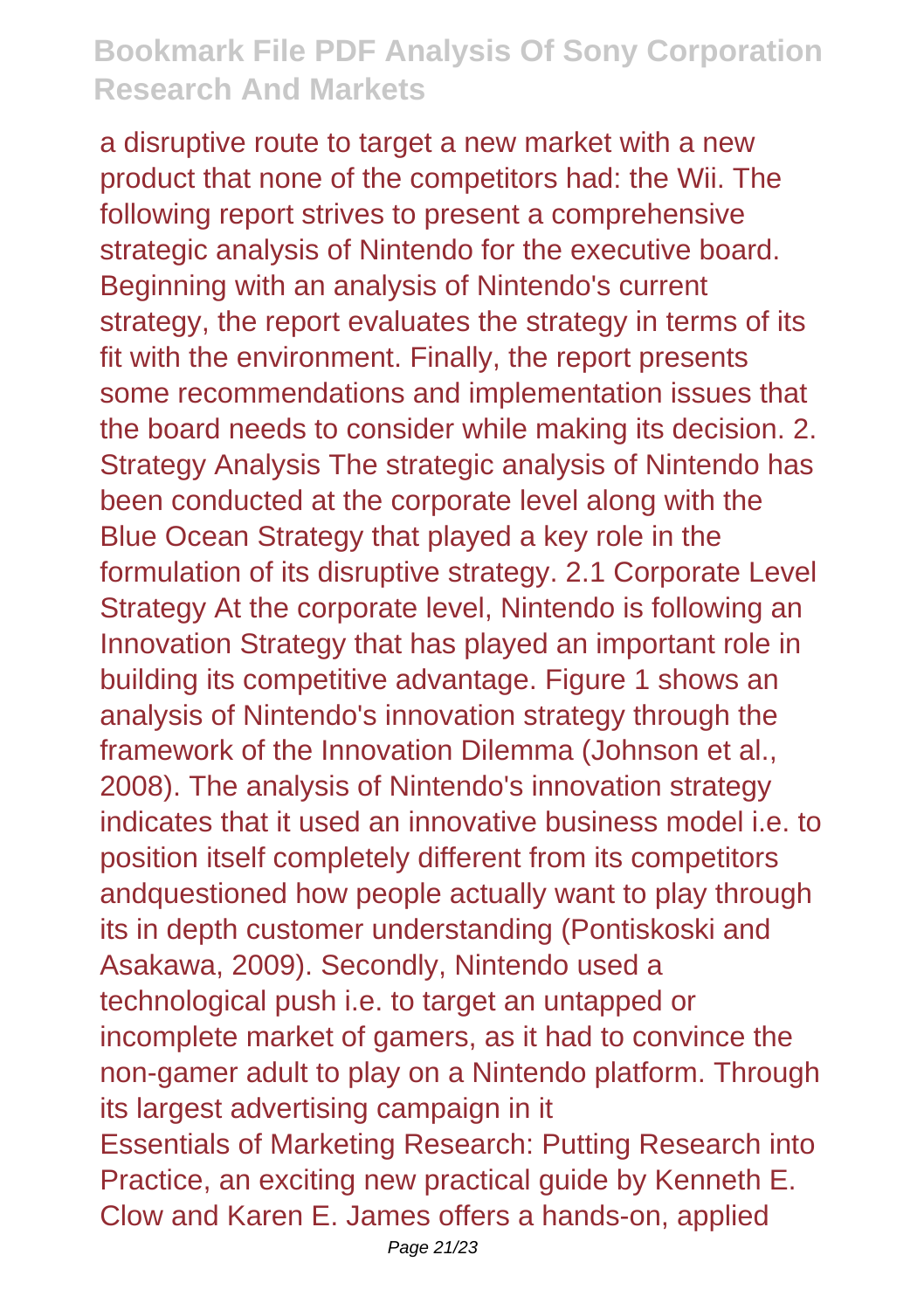approach to developing the fundamental data analysis skills necessary for making better management decisions using marketing research results. Each chapter opens by describing an actual research study related to the chapter content, with rich examples of contemporary research practices skillfully drawn from interviews with marketing research professionals and published practitioner studies. Clow and James explore the latest research techniques, including social media and other online methodologies, and they examine current statistical methods of analyzing data. With emphasis on how to interpret marketing research results and how to use those findings to make effective management decisions, the authors offer a unique learning-by-doing approach to understanding data analysis, interpreting data, and applying results to decision-making.

Most analysts of corporations and industries adopt the focal perspective of a single prototypical organization. Many analysts also study corporations primarily in terms of their internal organizational structures or as complex systems of financial contracts. Glenn Carroll and Michael Hannan bring fresh insight to our understanding of corporations and the industries they comprise by looking beyond prototypical structures to focus on the range and diversity of organizations in their social and economic setting. The result is a rich rendering of analysis that portrays whole populations and communities of corporations. The Demography of Corporations and Industries is the first book to present the demographic approach to organizational studies in its entirety. It